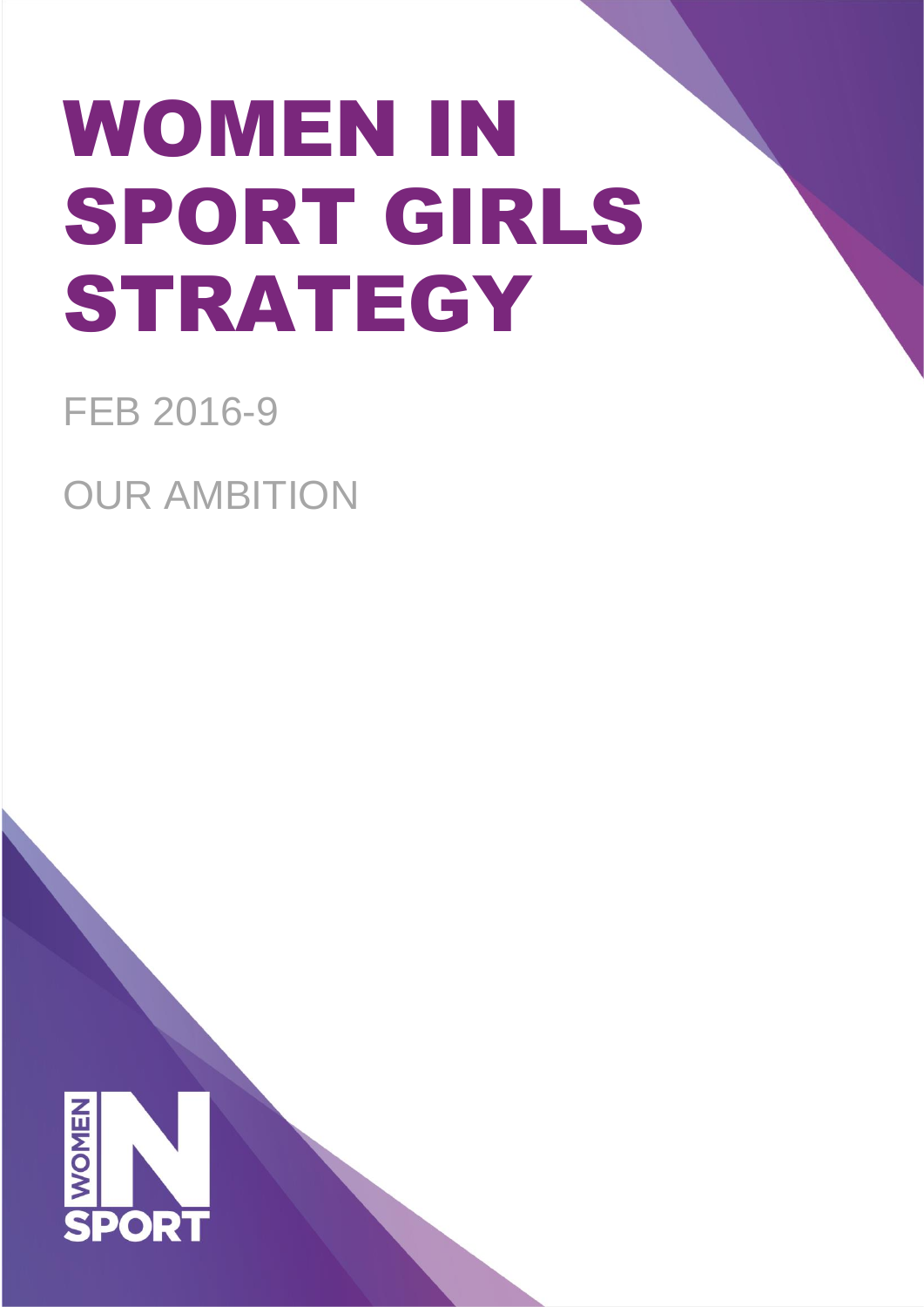# INTRODUCTION

Having completed Women in Sports ground-breaking work for girls 'Changing the Game for Girls' in the summer of 2015, Women in Sports have set our a new strategy for girls this document outlines our ambitions to tackle low participation rates and sporting engagement amongst girls aged 5 to 18.

Only 14% of 8-10 year old girls and 8% 11-12 year old girls met the recommended guidelines for physical activity in 2012. Participation rates continue to be low amongst adult women, with only 31.2% playing sport at least once a week compared with 40.7% of men (APS 9). Women in Sport strongly believe that we need to promote participation amongst girls at an early age to ensure they have a positive relationship with sport and to effectively tackle this entrenched gender gap.

The current government sports strategy, A Sporting Future, was published at the end of 2015. Increasing sport participation and physical activity amongst children is identified as a priority as well as women more generally. We therefore have an opportunity to align our objectives with this new strategy to effectively champion girls in sport:

*"Provision for children and young people will rightly sit at the heart of a new strategy for sport in this country. We want to see healthy, happy active children becoming healthy,*  happy active adults and the talented primary school children of today becoming our sporting *stars of the future."*

Edward Timpson, Minister for Children and Families Department for Education

The new government strategy identifies the following key areas for Children and young people:

- **Meeting the needs – tailoring offers for each stage of the 'Journey'** This section addresses drop off at key transition points for young people, where previously each stage has been looked at in isolation the strategy encourages addressing the 'linking' of each stage via the wider Taking Part strategy.
- **Swimming and cycling proficiency**  Being able to swim and having cycling proficiency are identified as core skills all children should acquire whilst in education. Working groups will be set up to address both of these.
- **Under 5's**

Only 9% of under 5's are meeting recommended guidelines for being active the government proposes to address this via active travel, national campaigns and NGB based interventions

 **Ofsted for Primary Premium**  Grant conditions and guidance for this academic will be put in place to highlight that the Primary Premium should enhance not maintain delivery in schools. Senior Leadership Team buy in has been identified as paramount and Ofstead will assess how effectively the Sport Premium is being used.

**Transition to secondary school**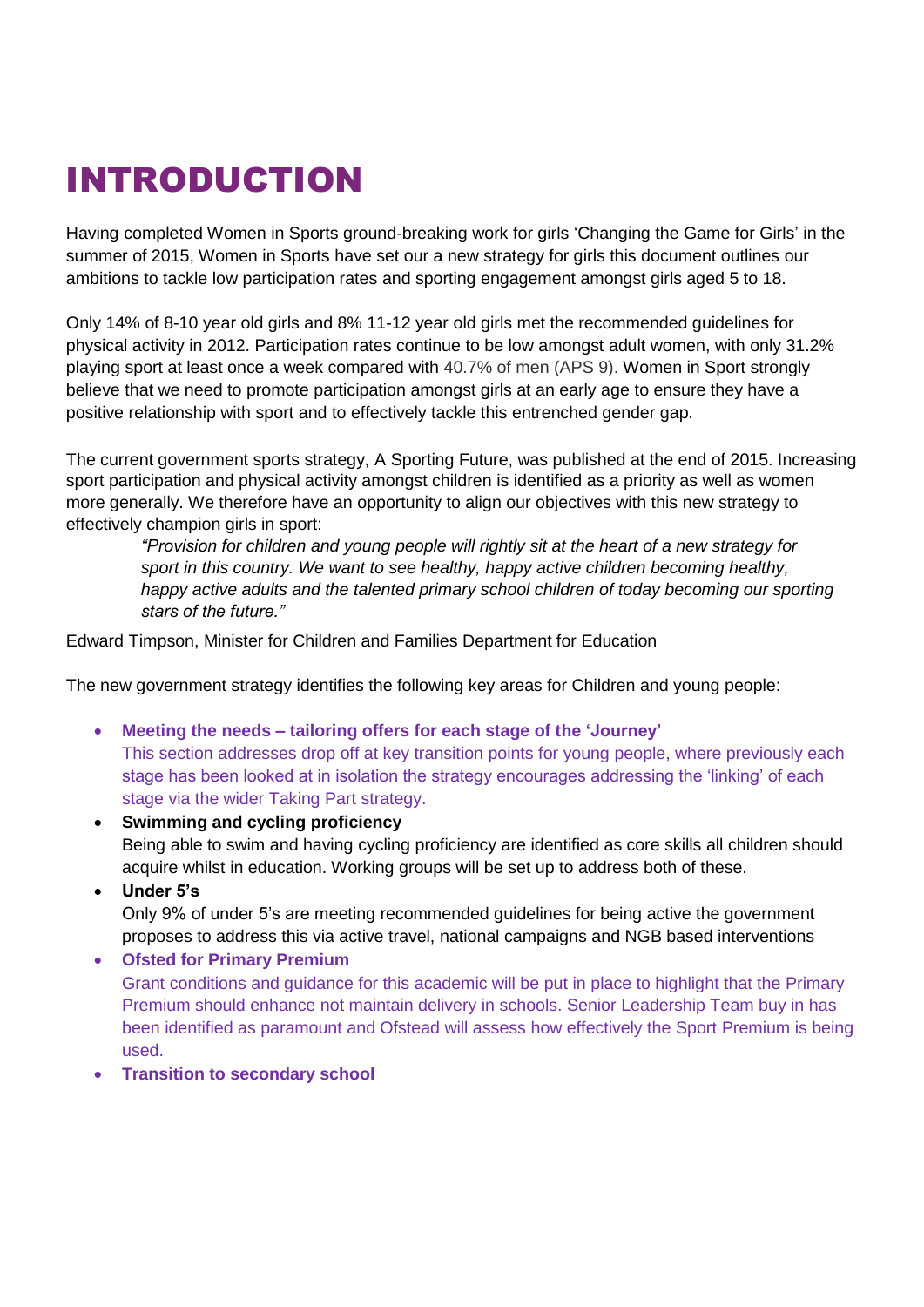The strategy states that improvement in provision at Primary school should not be lost through drop off as students move to a secondary environment. Investigation into this particular transition point is set to be carried out with girls as a particular focus,

#### **School Games**

The school games will undergo an assessment of effectiveness and the direction of travel for the games in the future.

This Women in Sport strategy for girls addresses directly those strands highlighted and will indirectly impact the others outlined above.

## WHAT ARE THE UNDERLYING PRINCIPLES THAT INFORM WOMEN IN SPORTS STRATEGY FOR GIRLS?

It is important to define Women in Sport's key principles about girl's engagement in sport. These have been developed from speaking to key partners and colleagues *(including SteetGames, Youth Sport Trust, sports coach UK, girls, teachers, Mumsnet, County Sports Partnerships and Association of Colleges Sport)*. Thus, the following principles have come out as clear commonalities in the understanding and drivers when working with girls. These should be at the heart of the work that Women in Sport carries out in this space and is key to our strategic messaging and communications.;

- If girls are physically active they will be healthier, happier, have higher self-esteem and body confidence, and achieve more academically.
- Girls should be at the centre of all activity, co-creation is essential
- These opportunities should be available to ALL girls regardless of race, religion, disability or socioeconomic group.
- There are pockets of excellent provision of sport in education, this needs to be the norm for girls not the exception
- Provision can't stop at the school gates
- Influencers are key. These will change culture both on micro and macro scales.
- There is an opportunity to connect partners and projects in this space, Women in Sport are well placed to coordinate and drive that connectivity.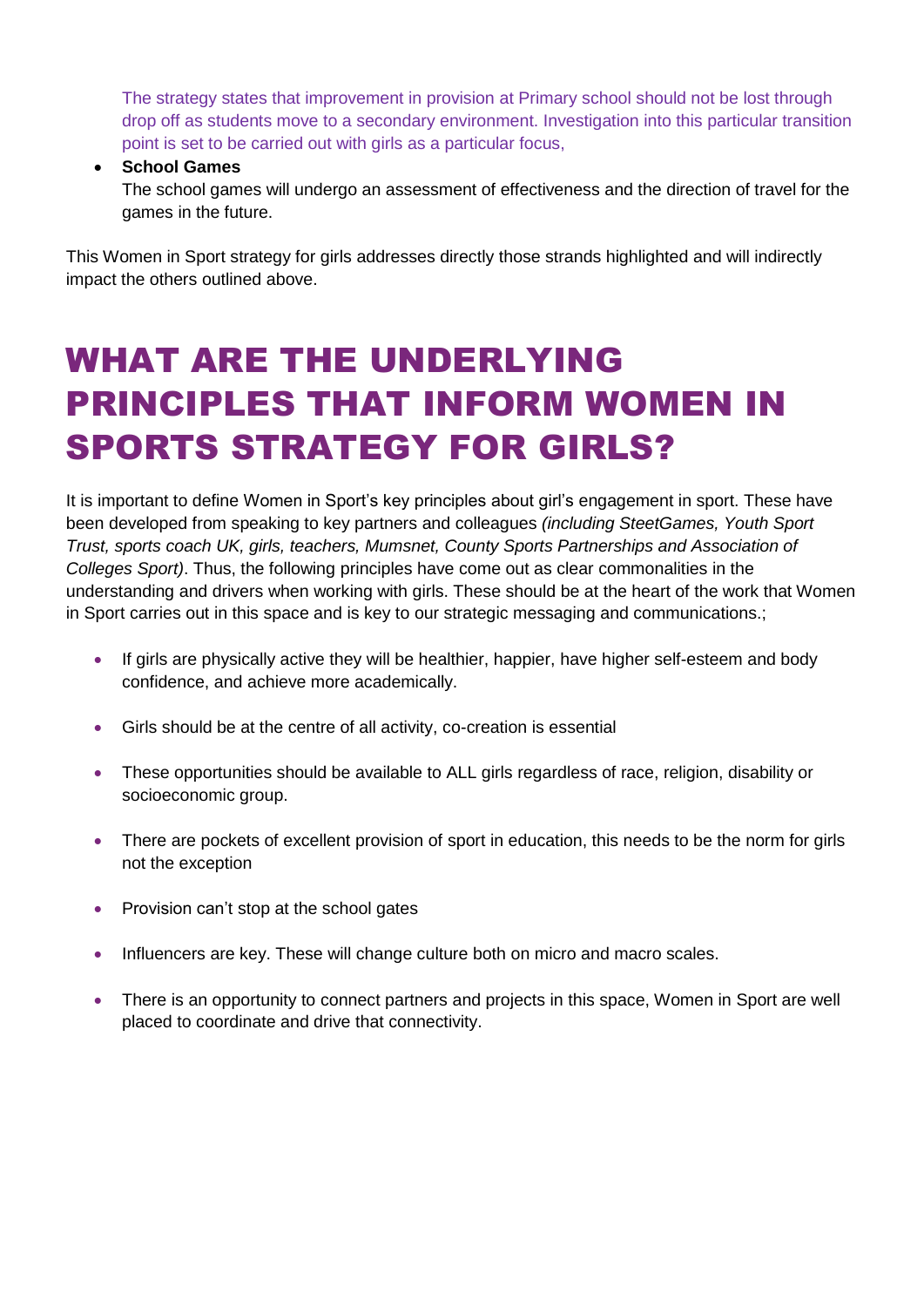# WHAT DOES THE EVIDENCE TELL US ABOUT GIRLS?

Research has demonstrated that:

- Only 14% of 8-10-year-old girls and 8% 11-12-year-old girls met the recommended guidelines for physical activity in 2012 <sup>1</sup>
- Gender gap begins in primary school and widens throughout secondary school<sup>2</sup>
- Over 50% girls in secondary school girls say that their experiences of school sport put them off sport and physical activity<sup>1</sup>
- Teenage girls become more body conscious and don't feel they are the right shape to play "People think it's weird and tease me when I tell them I play sport"
- Between 2011 and 2013 the number of girls unhappy with the way they look increased from 20%  $-47%$ <sup>3</sup>
- 74% girls would like to be more active <sup>3</sup>
- By age 14 just 10% of girls are doing enough physical activity to meet recommendations for health  $4$
- 21% of boys and 16% of girls aged  $5 15$  meet recommended physical activity levels<sup>4</sup>
- Aged 7 and 8-year-old boys think that they are were better at sport than girls but girls don't necessarily agree. "*Girls are rubbish at football. when they kick the ball it goes like 5cm" and "men can play more sport than women*" are comments from boys <sup>2</sup>

### Women in Sport achievements so far

Women in Sport have worked to champion girl's participation in sport and physical activity for a number of years. In 2012 we undertook a substantial study in an educational setting, *Changing the Game for Girls* (2012). This ground breaking study highlighted that whilst there are broad concerns about the physical activity levels of all the UKs citizens the issues for girls between the ages of 10 and 16 are particularly acute. More recently Women in Sport are working with the Youth Sport Trust on the Girls Active project. Both of these education based interventions have had great success with Changing the Game for Girls recently being highlighted as a model of good practice for the Department of Health. This encouraging for Women in Sports approach to engaging girls in sport and makes the case to extend this impact both in and out of an educational setting.

Women in Sport has a wealth of insight into girl's activity for a summary of all Women in Sport research listed below please see page seven.

- Changing the Game for Girls (2012) & Changing the Game for Girls: In Action (2015)
- Girls Active (2015 and ongoing)
- Teenage Drop Off (2012)
- Tipping Point (2013)
- The Energy Project (2008)

*5. <sup>5</sup> Teenage Drop Out, Women's Sport and Fitness Foundation, 2012*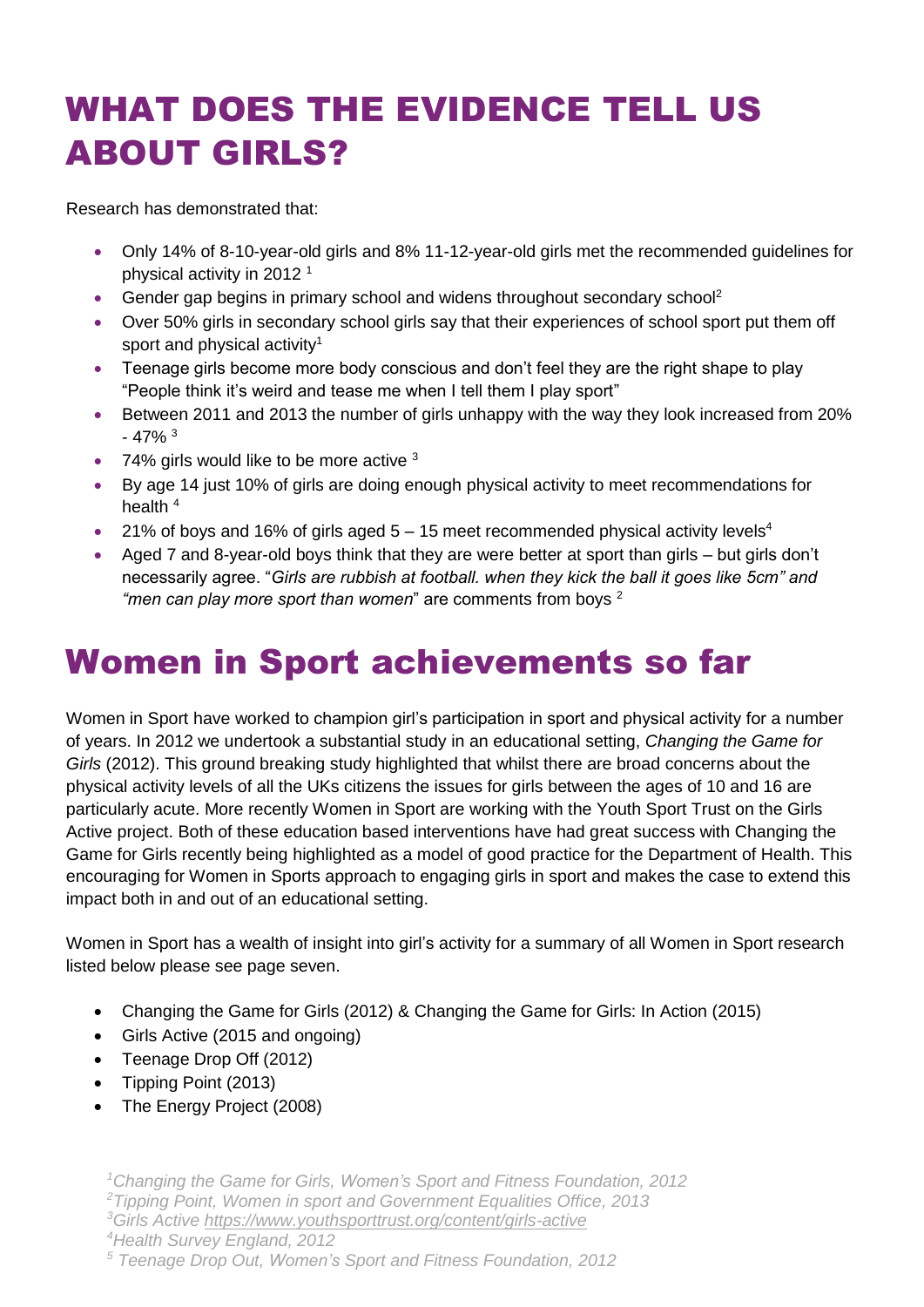# WOMEN IN SPORT'S AIMS FOR GIRLS

Combining Women in Sports underlying principals and what we know from research there are four clear aims that emerge, these will contribute to **Women in Sport transforming sport for the benefit of every girl in the UK** which should be at the heart of any work carried out in this area.

Our four aims are:

#### **Create a coordinated and connected approach to the sporting landscape for girls**

There is a great deal of work going on in this space and Women in Sport is ideally placed to collate learnings and best practice as well as unlock new insights into girl's values and lives. Women in Sport is also able to champion a consistent message across key partners and the wider sector.

Women in Sport will also strive to be sector leaders in this area and the number one choice for advice and guidance with regards to girls and their relationship with sport.

#### **Make current 'best practice' for engaging girls 'standard practice' in educational settings**

With a wealth of insight and experience in school sport for girls Women in Sport would look to embed these learnings and principals in sports provision across education. This will enable ALL girls to have a positive experience of physical activity giving them a good foundation for their entire life.

#### **Engage and activate key influencers**

From Women in Sport's 'What Sways Women's to Play Sport' research, we understand the importance of influencers both on a national and local scale for girls. To truly affect change in behaviour these networks need to be galvanised to champion a healthy and physically active lifestyle for girls. Sport and physical activity is not part of the conversation for girls in the same way it is for boys which impacts their engagement and lifelong involvement in sport.

#### **Reduce drop out at key life stages**

Rates of drop out at key transition points are notably higher for girls than boys, targeting these key life stages is paramount to maintain the healthy lifestyles for girls.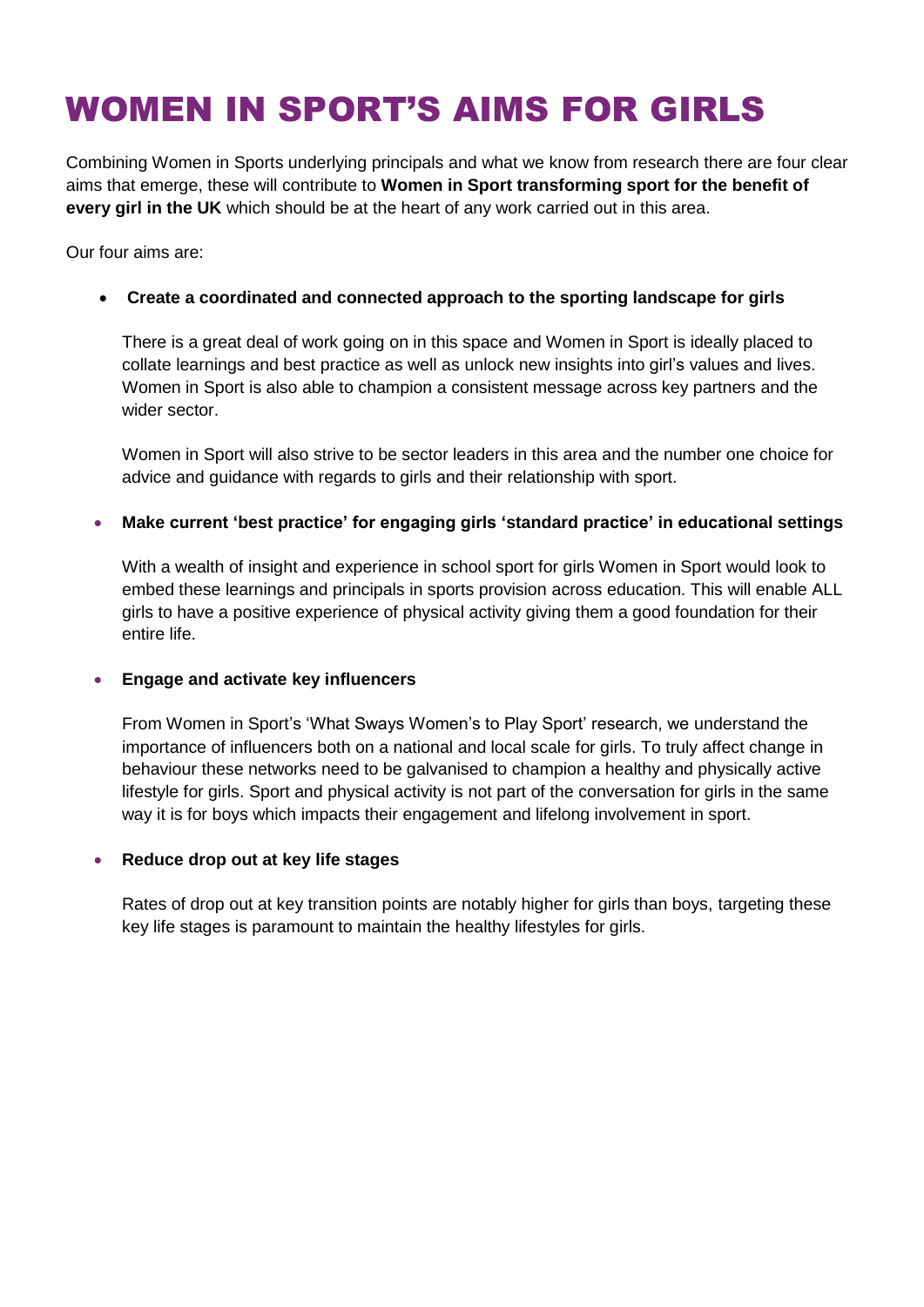# HOW WILL WOMEN IN SPORT ACHIEVE THIS FOR GIRLS 2016-2019?

In order to achieve these aims, Women in Sport will need to recruit an additional full-time resource by way of a Girls Partnerships/ Project Manager. This role will involve delivery of core areas below, through building successful relationships with partners and activating insights.

The Girls Partnerships/ Project Manager will work to achieve the four aims by working in the following areas:

- 1. Education school, further education and transition into higher education
- 2. Community outside the school gates
- 3. Influencers the people in a girl's life
- 4. Media communication channels relevant to girls 5 18

In line with the new government strategy the age group targeted will have a lower limit of five years of age. The upper age limit of 18 years of age has agreed through consultation with partners.. There is some scope to look at the transition out of further education into higher education which will naturally engage post 18 year olds, however we believe that targeting 5-18s will impact more significantly on participation in later life.

It has also been noted that 5 -18 years is a vast age range and there may need to be further refinement or to focus in on target points in order to achieve impact. The personal and physical development of girls within these age brackets is significant and that should be considered and reflected in insights and intervention planing. The diagram below shows the areas where Women in Sport will work to achieve their four strategic aims.



The table below outlines in more detail how the aims will be achieved across these strands with some suggested deliverable actions. These objectives have been created through conversations with current partners including; StreetGames, sports coach UK, Youth Sport Trust, Association of Colleges Sport,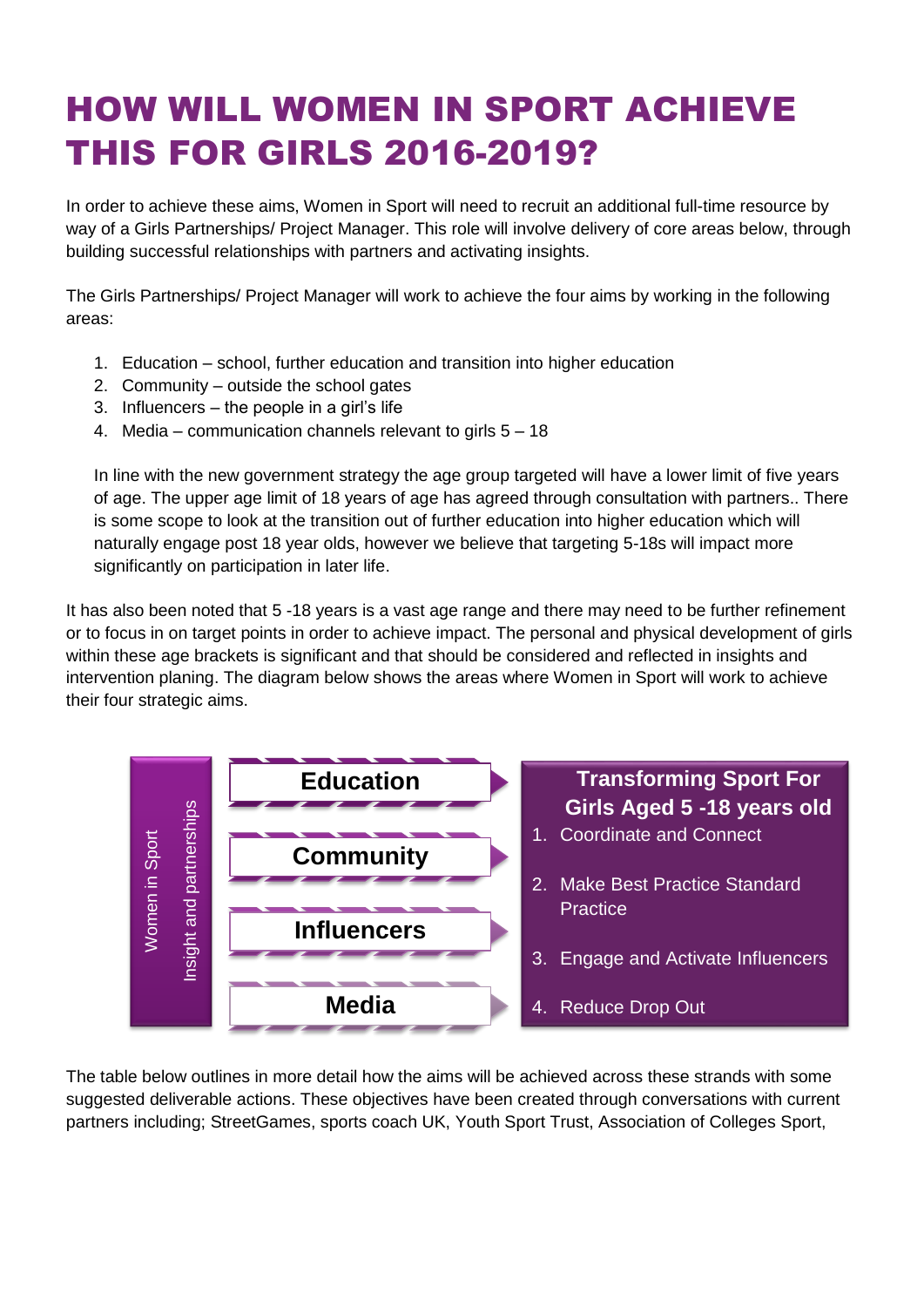Mumsnet, some school aged girls and London Sport. The partners identified are suggestions at this stage and it is anticipated that there will be opportunities for others to become involved throughout the delivery of the strategy.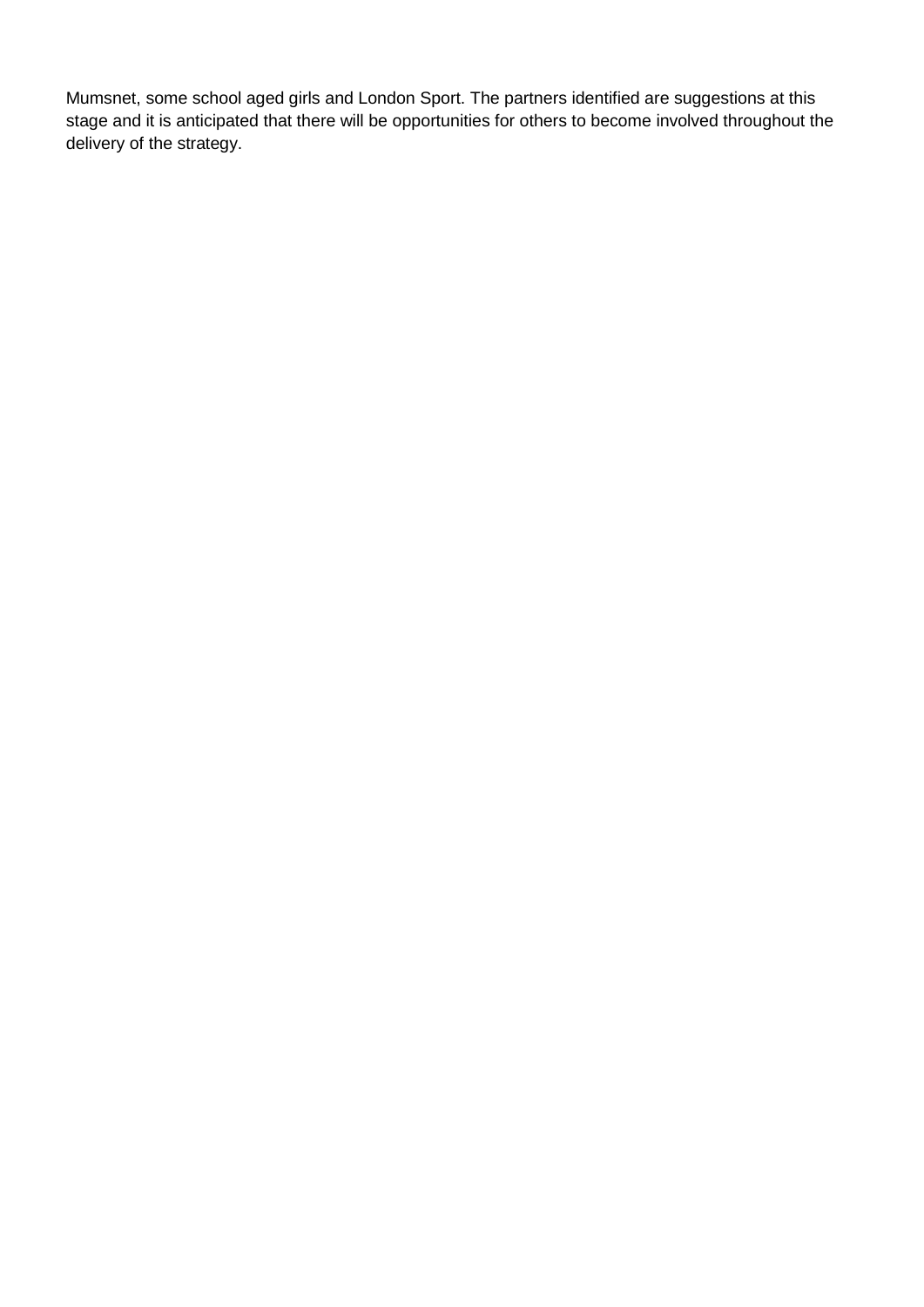| <b>Setting</b>   | <b>Aim</b>                                                                                   | <b>Objective</b>                                                                                                        | <b>Deliverables</b>                                                                                                                                                                                                                                                                 | Partner(s)                                                                                                                                                    |
|------------------|----------------------------------------------------------------------------------------------|-------------------------------------------------------------------------------------------------------------------------|-------------------------------------------------------------------------------------------------------------------------------------------------------------------------------------------------------------------------------------------------------------------------------------|---------------------------------------------------------------------------------------------------------------------------------------------------------------|
| <b>Education</b> | Make current 'best<br>practice' for<br>engaging girls<br>'standard practice'<br>in education | Continue to deliver and develop the<br>Girls Active programme                                                           | Continue to deliver monitoring and<br>$\bullet$<br>evaluation of Girls Active<br>Develop into target areas including BAME/<br>$\bullet$<br><b>SEN/</b> transitions                                                                                                                  | <b>YST</b>                                                                                                                                                    |
|                  | Make current 'best<br>practice' for<br>engaging girls<br>'standard practice'<br>in education | Influence Education Policy to<br>Embed Girls Active principals as a<br>fundamental way to deliver sport in<br>education | Establish a voice within Government<br>$\bullet$<br>around the delivery of Girls Sport<br>Engage teacher training providers and<br>$\bullet$<br>embed the marketing approach into<br>teacher training<br>Share Girls Active principals and adapt for<br>$\bullet$<br><b>FE</b>      | <b>YST</b><br>AoC Sport<br><b>BUCS</b><br>Department of<br>Education                                                                                          |
|                  | Reduce drop out at<br>key transition points                                                  | Address connectivity for girls<br>between educational settings                                                          | Facilitate conversations between education<br>$\bullet$<br>partners to increase their understanding of<br>the journey girls are going on                                                                                                                                            | <b>YST</b><br>AoC Sport<br><b>BUCS</b><br>Association of PE                                                                                                   |
| <b>Community</b> | Coordinate and<br>Connect approach<br>to engaging girls                                      | Work through CSPs standardise<br>approach to provision and share<br>best practice                                       | Create/deliver train the trainer workshop for<br>$\bullet$<br>CSPs to share with all providers working to<br>engage girls based on Women in Sport<br>insight<br>Share coaching/ leadership approach to<br>delivering activity to girls and encourage<br>consistency across sectors. | <b>CSP Network</b><br>Sport England -<br>Satellite Clubs(11-25)/<br>Sportivate (14+)<br>Sport Northern Ireland<br><b>Sport Wales</b><br><b>Sport Scotland</b> |
|                  | Coordinate and<br>Connect approach<br>to engaging girls                                      | Gather insights and learnings from<br>successful projects i.e. US Girls                                                 | Linking community based programmes with<br>educationally based programmes i.e. US Girls<br>and Girls Active                                                                                                                                                                         | <b>StreetGames</b><br><b>YST</b><br>Sported.<br><b>Girl Guides</b><br><b>Youth Services</b><br><b>Princess Trust</b>                                          |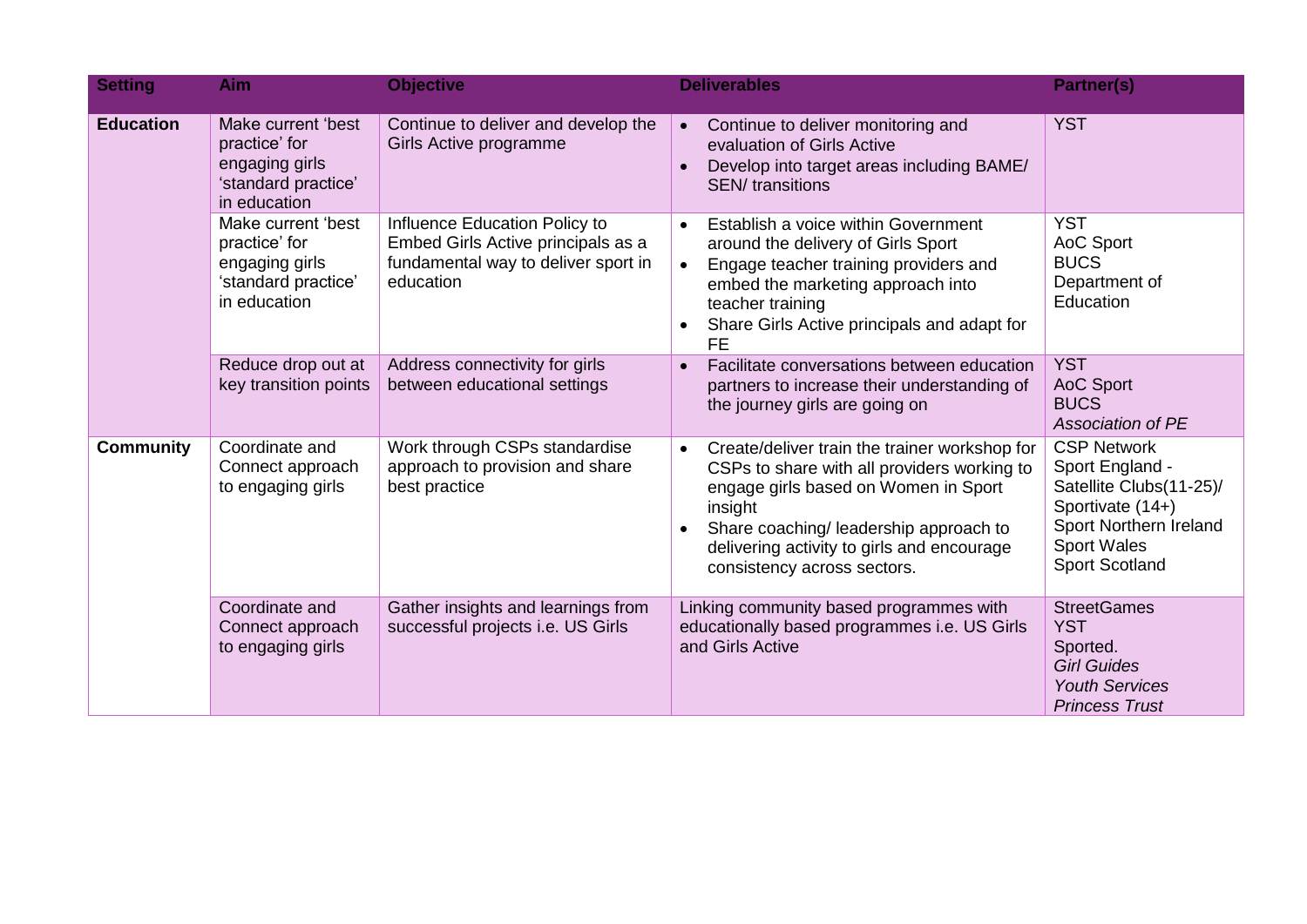|                    | Coordinate and<br>Connect approach<br>to engaging girls                                           | Championing best practice with<br>traditional sports provision through<br><b>NGBs</b>                                  | Create/deliver train the trainer workshop for<br>$\bullet$<br>NGBs to share with all clubs working to<br>engage girls based on Women in Sport<br>insight<br>Share best practice between NGBs<br>$\bullet$ | Sport England<br><b>NGBs</b>             |
|--------------------|---------------------------------------------------------------------------------------------------|------------------------------------------------------------------------------------------------------------------------|-----------------------------------------------------------------------------------------------------------------------------------------------------------------------------------------------------------|------------------------------------------|
| <b>Influencers</b> | To engage and<br>activate key<br>influencers in a girls<br>world/reduce drop<br>out at key points | Work with Primary Premium<br>coaches prevent drop out at 7/8<br>years old                                              | Create development opportunity/ support<br>$\bullet$<br>for sessional coaches delivering in primary<br>schools                                                                                            | Sports coach UK                          |
|                    | To engage and<br>activate key<br>influencers in a girls<br>world                                  | Influence national campaigns<br>encouraging healthy lifestyles to<br>embed principals of Girls Active/<br><b>CTGFG</b> | To share Women in Sport learnings and<br>$\bullet$<br>best practice for getting girls active<br>Showcasing CTGFG as a model of good<br>$\bullet$<br>practice.                                             | Change for life?<br>Department of Health |
|                    | To engage and<br>activate key<br>influencers in a girls<br>world                                  | Better understand the key<br>Influencers in a girls world                                                              | Extending Sway to Play insight for girls<br>$\bullet$<br>Gain insights into leveraging those<br>$\bullet$<br><i>influencers</i><br>Share learnings and best practice with<br>influencers                  | <b>Mumsnet</b>                           |
| <b>Media</b>       | To engage and<br>activate key<br>Influencers in a<br>girls world                                  | Make sport part of the conversation<br>for girls                                                                       | Building on principals of 'What If'<br>$\bullet$<br>crowdfunding campaign develop<br>'momentum' behind change in the media<br>Extend media audit for girls/ teen target<br>$\bullet$<br>audience.         | <b>TBC</b>                               |
|                    | To engage and<br>activate key                                                                     | Understanding how digital and<br>technology is playing a part in girls<br>lives                                        | Research the importance of digital and<br>$\bullet$<br>technology for girls and any opportunity to<br>leverage this                                                                                       | <b>TBC</b>                               |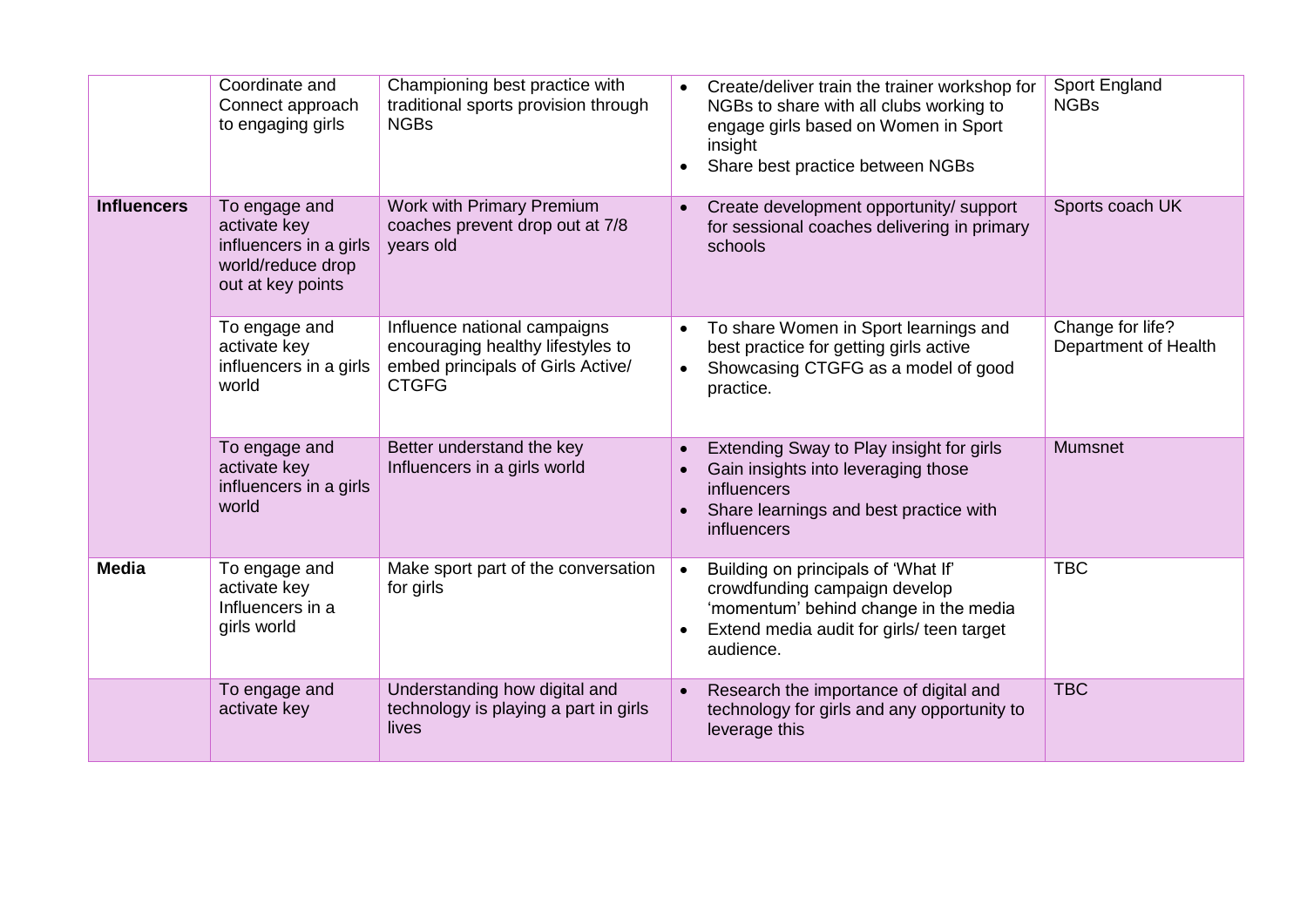| Influencers in a<br>girls world                         |                                                                                                     |                                                                                                                                                                       |                         |
|---------------------------------------------------------|-----------------------------------------------------------------------------------------------------|-----------------------------------------------------------------------------------------------------------------------------------------------------------------------|-------------------------|
| Coordinate and<br>Connect approach<br>to engaging girls | Become a hub of information and<br>the primary reference point for<br>information on girls in sport | Create webpages and a hub of information<br>including relevant research, case studies<br>and signposting as a one stop shop for<br>those working with girls in sport. | <b>BBC</b> Get Inspired |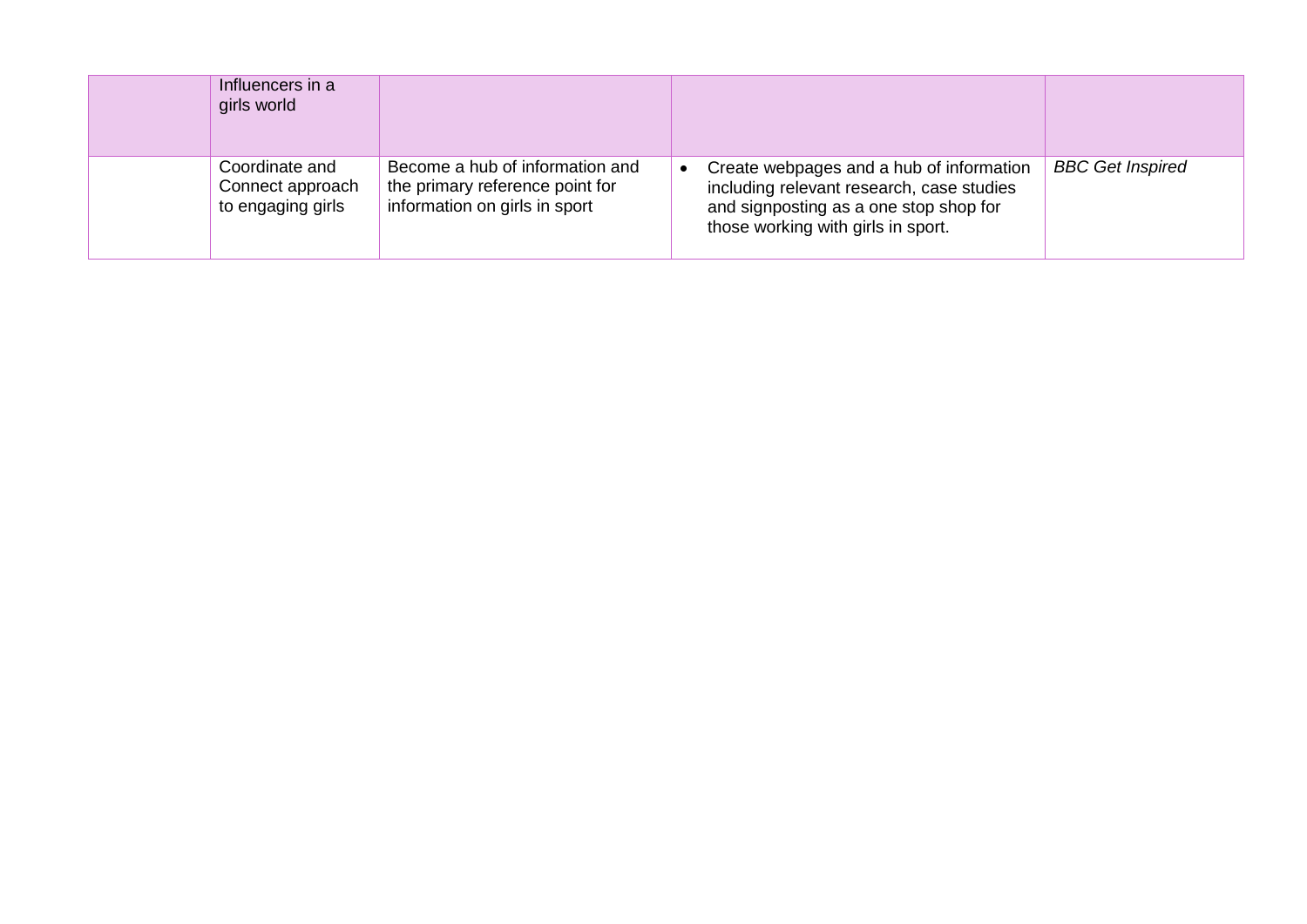## SUMMARY OF WOMEN IN SPORT RESEARCH INTO GIRLS

## Changing the Game for Girls

In May 2012 Women in Sport published a ground breaking study 'Changing the Game for Girls' (CTGFG) that highlighted that whilst there are broad concerns about the physical activity levels of all the UKs citizens the issues for girls between the ages of 10 and 16 are particularly acute. Significant numbers of girls find their previous experiences of physical activity adversely effected by their experiences at school.

CTGFG: What the pilot work confirmed:

- Every school has a co-hort of girls not engaging in PE lessons / and or physical activity. It is vital to engage them and understand their needs
- Girls value a variety of physical activity opportunities
- Girls value equality in the opportunities provided to them what profile does girls activity have in school and do they have the same opportunities to participate?
- Opportunities for competition are not an anathema for girls the approach can be different
- There is a clear need to raise the profile of all forms of physical activity for girls
- Schools need to push girls to participate more supports their all-round education
- Participation can be focussed on participating with friends and peers
- Students can act as powerful drivers  $-$  give them a voice
- Issues around body image remain and are often linked to PE kit and changing room facilities

CTGFG: How schools succeeded in 'Changing the Game':

- Engaging the senior leadership team not just PE staff
- Having a clear project lead championing the work throughout the school
- Use of a girls voice group listen and take action and support
- Use all staff to engage new girls
- Create leadership programmes peer to peer mentoring
- Work with other local schools primary schools (positive role models)

### Girls Active and the Youth Sport Trust

'Girls Active' recognises that girls needs differ and change as they mature and that girls themselves are uniquely positioned to 'sell' PE and sport to other girls. So rather than being 'the problem', teenage girls are the solution to changing attitudes.

Based on the YST principles of student engagement, such as student voice and leadership, Girls Active empowers girls through leadership and innovative marketing to want to be active by developing them as positive role models who 'sell' PE and sport to their peers. 'Girls Leadership and Marketing Squads' help their peers see the relevance of PE and sport to their lives and market in a way that is attractive to them.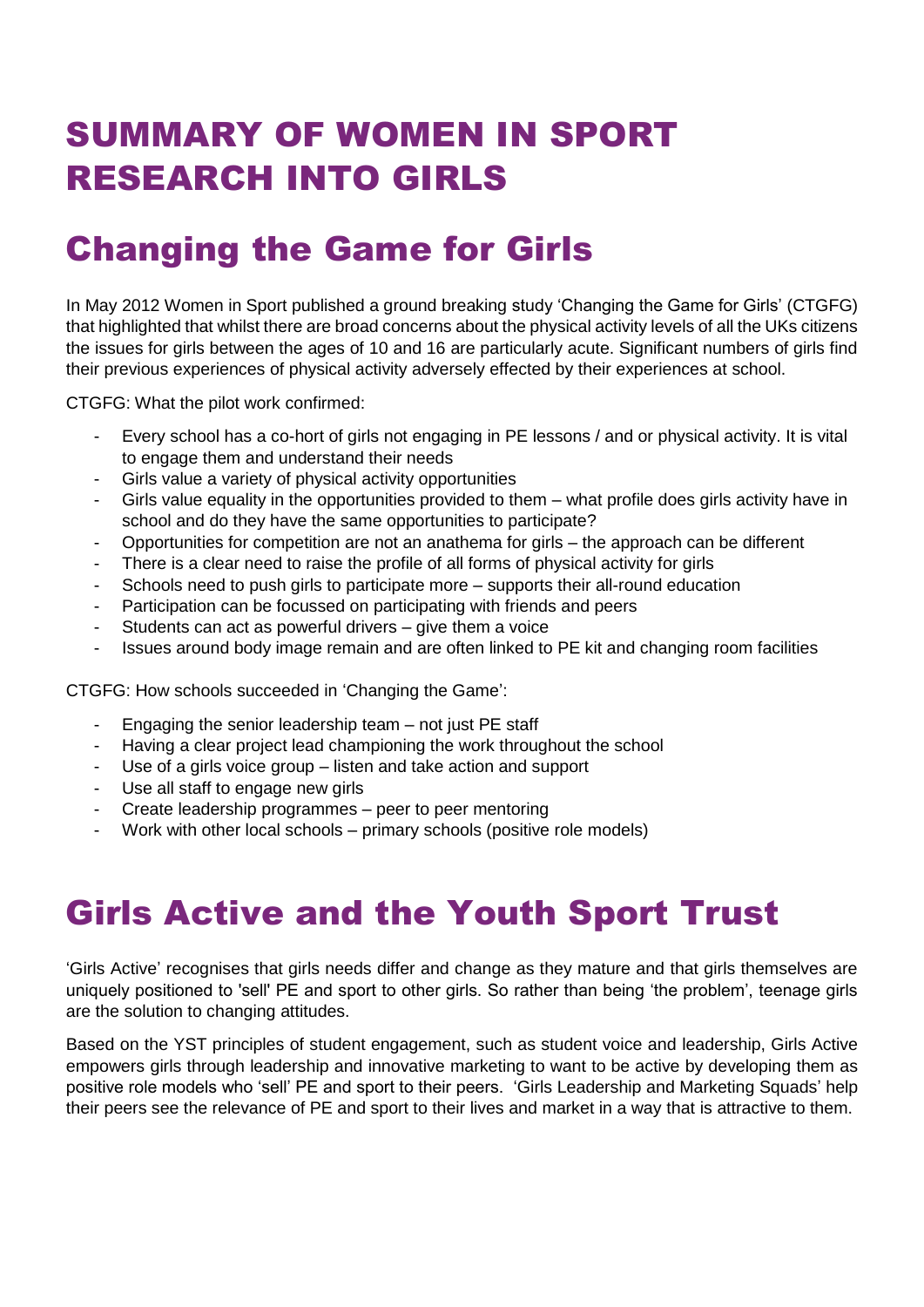- In tandem, teachers are trained to make PE and sport more relevant to girls and develop provision underpinned by key principles to ensure sustained engagement
- Insight is integral to the process understanding values and barriers of their female student population and take informed and consultative action

In 2015 the YST received funding from Sport England Lottery to deliver training to 90 schools in 10 counties.

### Tipping point

- By this age 7 and 8 gender stereotypes were already emerging strongly in terms of how children seem to define themselves and what is important to them.
- At Age 7 and 8, girls who took part in the focus groups were already conscious of gender differences in perceptions of girl's physical skills.
	- $\circ$  The girls in the research reported that boys perceive that girls don't have the skills and abilities to play the games they enjoy: *they always think that we're not as good as them/ it's because boys think girls can't do stuff that they're doing.*
	- $\circ$  The 7 and 8 year old boys who participated in the focus groups tend to think that they are were better at sport than girls – but girls don't necessarily agree. *Girls are rubbish at football. when they kick the ball it goes like 5cm./ men can play more sport than women*

Girl Guiding UK report in Body confidence:

In 2013 just 9% girls under 11 years were unhappy with the way their body looked compared to 47% in the 11-16% age group

### Teenage dropout

Reasons why teenagers drop out of sport can be very different from the reasons why girls don't play sport in the first place. Our research has highlighted a number of reasons why some girls who played sport regularly decided to stop. It is important to remember that different girls may have very different reasons for playing and for dropping out.

#### **Peer group / societal values**

"None of my friends play anymore"

"People think it's weird and tease me when I tell them I play sport"

"It was fun when I played with girls my age but I don't like playing in the adult team with older women" "My parents don't want me to play anymore as its getting in the way of my school work"

Society has told teenage girls that it isn't feminine to play sport

There isn't enough women's sport in the press or on TV – girls don't see sport as a normal activity for women

Most parents promote sport as a boy's activity, and give boys more recognition after success